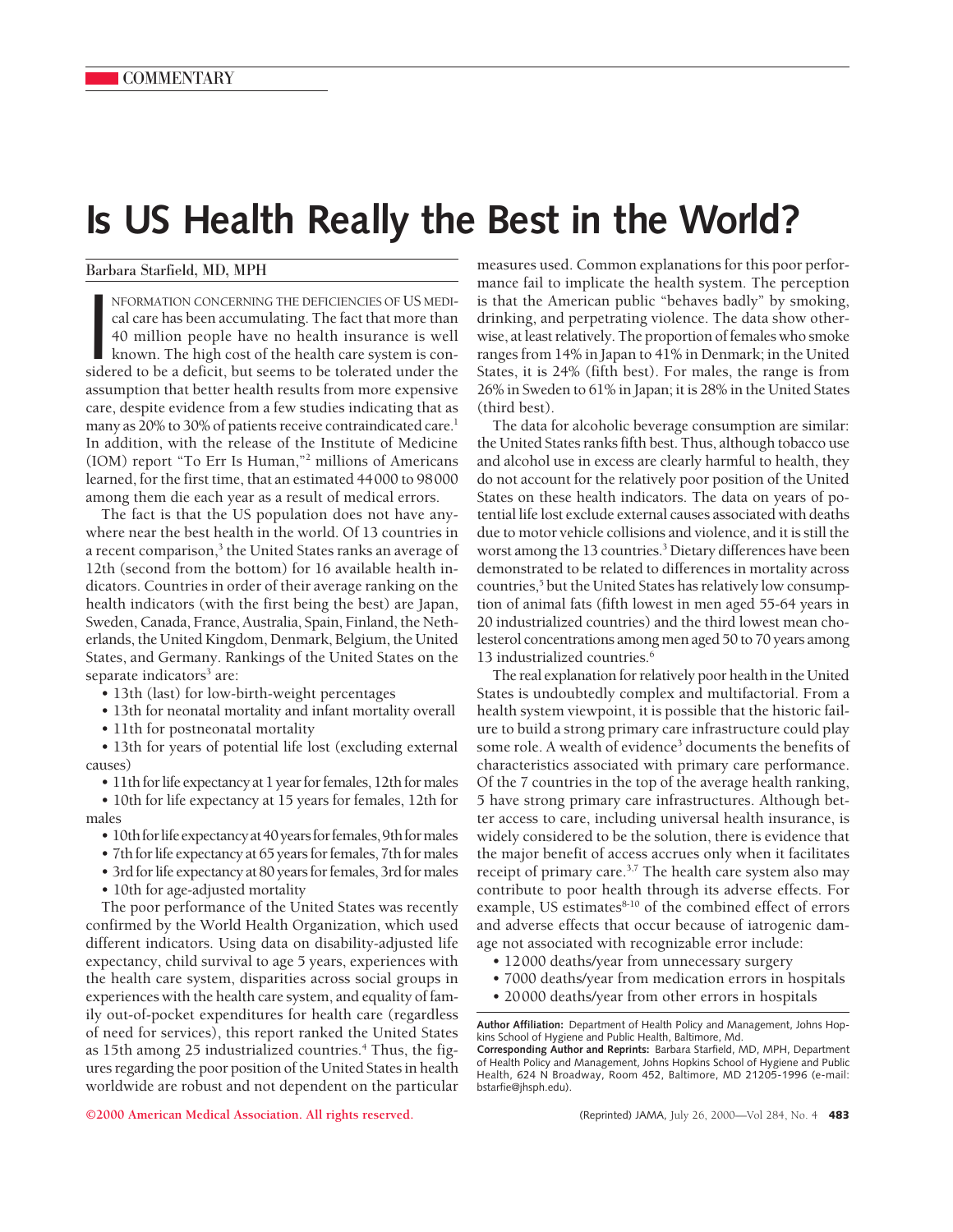### COMMENTARY

• 80000 deaths/year from nosocomial infections in hospitals

• 106000 deaths/year from nonerror, adverse effects of medications

These total to 225000 deaths per year from iatrogenic causes. Three caveats should be noted. First, most of the data are derived from studies in hospitalized patients. Second, these estimates are for deaths only and do not include adverse effects that are associated with disability or discomfort. Third, the estimates of death due to error are lower than those in the IOM report.<sup>1</sup> If the higher estimates are used, the deaths due to iatrogenic causes would range from 230000 to 284000. In any case, 225000 deaths per year constitutes the third leading cause of death in the United States, after deaths from heart disease and cancer. Even if these figures are overestimated, there is a wide margin between these numbers of deaths and the next leading cause of death (cerebrovascular disease).

One analysis overcomes some of these limitations by estimating adverse effects in outpatient care and including adverse effects other than death.<sup>11</sup> It concluded that between 4% and 18% of consecutive patients experience adverse effects in outpatient settings, with 116 million extra physician visits, 77 million extra prescriptions, 17 million emergency department visits, 8 million hospitalizations, 3 million long-term admissions, 199000 additional deaths, and \$77 billion in extra costs (equivalent to the aggregate cost of care of patients with diabetes).<sup>11</sup>

Another possible contributor to the poor performance of the United States on health indicators is the high degree of income inequality in this country. An extensive literature documents the enduring adverse effects of low socioeconomic position on health; a newer and accumulating literature suggests the adverse effects not only of low social position but, especially, low *relative* social position in industrialized countries.<sup>12</sup> Among the 13 countries included in the international comparison mentioned above, the US position on income inequality is 11th (third worst). Sweden ranks the best on income equality (when income is calculated after taxes and including social transfers), matching its high position for health indicators. There is an imperfect relationship between rankings on income inequality and health, although the United States is the only country in a poor position on both (B.S., unpublished data, 2000).

An intriguing aspect of the data is the differences in ranking for the different age groups. US children are particularly disadvantaged, whereas elderly persons are much less so. Judging from the data on life expectancy at different ages, the US population becomes less disadvantaged as it ages, but even the relatively advantaged position of elderly persons in the United States is slipping. The US relative position for life expectancy in the oldest age group was better in the 1980s than in the 1990s.<sup>13</sup> The long-existing poor ranking of the United States with regard to infant mortality<sup>14</sup> has been a cause for concern; it is not a result of the high percentages of low birth weight and infant mortality among the black population, because the international ranking hardly changes when data for the white population only are used.

Whereas definitive explanations for the relatively poor position of the United States continue to be elusive, there are sufficient hints as to their nature to provide the basis for consideration of neglected factors:

(1) The nature and operation of the health care system. In the United States, in contrast to many other countries, the extent to which receipt of services from primary care physicians vs specialists affects overall health and survival has not been considered. While available data indicate that specialty care is associated with better quality of care for specific conditions in the purview of the specialist, $15$  the data on general medical care suggest otherwise.<sup>16</sup> National surveys almost all fail to obtain data on the extent to which the care received fulfills the criteria for primary care, so it is not possible to examine the relationships between individual and community health characteristics and the type of care received.

(2) The relationship between iatrogenic effects (including both error and nonerror adverse events) and type of care received. The results of international surveys document the high availability of technology in the United States. Among 29 countries, the United States is second only to Japan in the availability of magnetic resonance imaging units and computed tomography scanners per million population.17 Japan, however, ranks highest on health, whereas the United States ranks among the lowest. It is possible that the high use of technology in Japan is limited to diagnostic technology not matched by high rates of treatment, whereas in the United States, high use of diagnostic technology may be linked to the "cascade effect"<sup>18</sup> and to more treatment. Supporting this possibility are data showing that the number of employees per bed (full-time equivalents) in the United States is highest among the countries ranked, whereas they are very low in Japan<sup>17--</sup>far lower than can be accounted for by the common practice of having family members rather than hospital staff provide the amenities of hospital care.

How cause of death and outpatient diagnoses are coded does not facilitate an understanding of the extent to which iatrogenic causes of ill health are operative. Consistent use of "E" codes (external causes of injury and poisoning) would improve the likelihood of their recognition because these *ICD* (*International Classification of Diseases*) codes permit attribution of cause of effect to "Drugs, Medicinal, and Biological Substances Causing Adverse Effects in Therapeutic Use." More consistent use of codes for "Complications of Surgical and Medical Care" (*ICD* codes 960-979 and 996- 999) might improve the recognition of the magnitude of their effect; currently, most deaths resulting from these underlying causes are likely to be coded according to the immediate cause of death (such as organ failure). The suggestions of the IOM document on mandatory reporting of adverse effects might improve reporting in hospital set